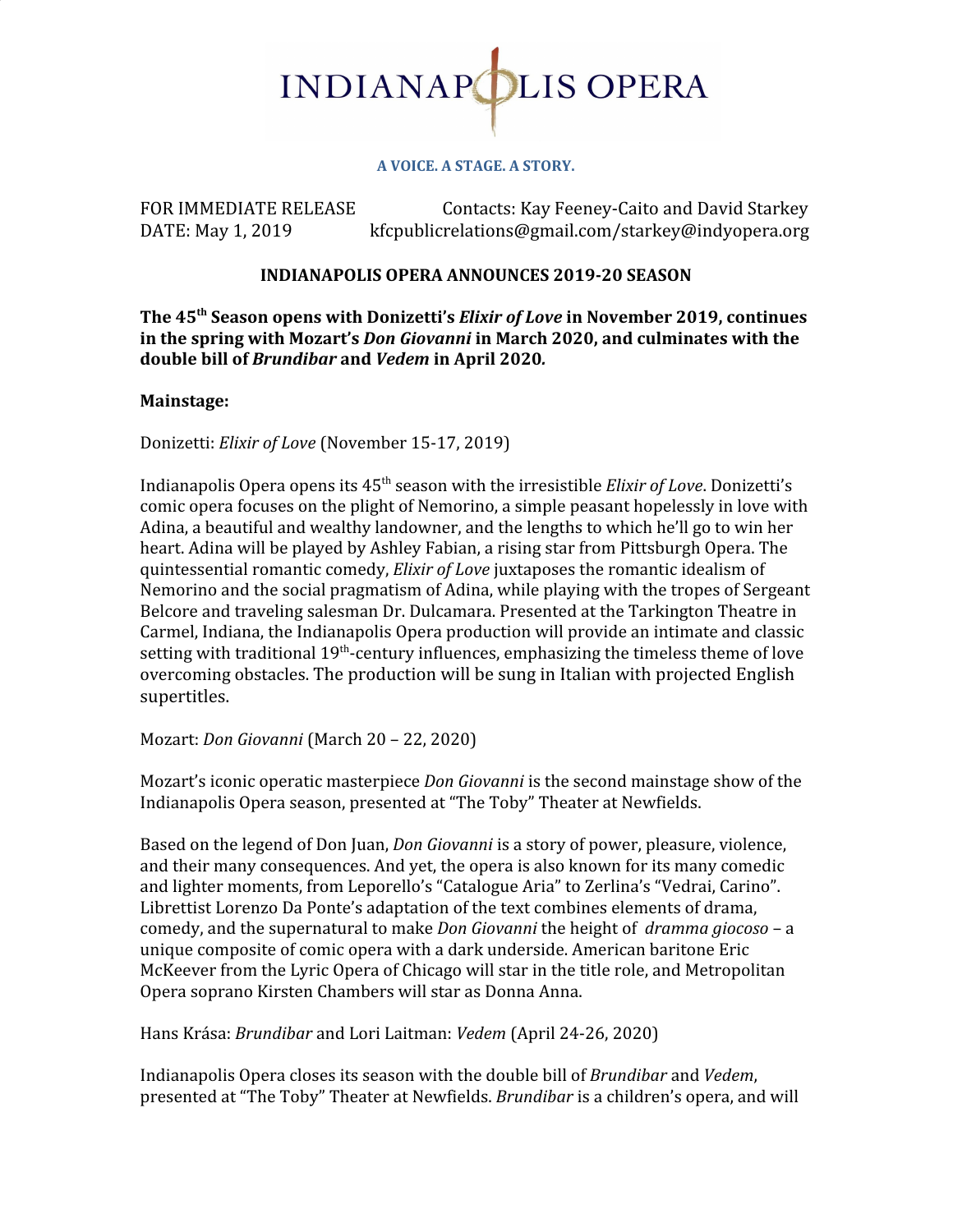feature a children's chorus made up of members from the Indianapolis Children's Choir. Written by Jewish Czech composer Hans Krása and librettist Adolf Hoffmeister in 1938 in the ghettos of Prague, *Brundibar* is a parable of hope and justice. The opera was performed 55 times by the children of the Nazi concentration camp Terezin, under the direction of Jewish music teachers.

The story focuses on the struggle of children Annette and Little Joe to help their sick mother. To raise money, they decide to sing in the marketplace, but the evil organ grinder Brundibar chases them away. With the help of a dog, a cat, a sparrow, and many other children, they overcome the evil Brundibar and return home in victory.

*Vedem* is the first piece composed by a female composer to be performed with the company. Written by Lori Laitman, an American composer of Jewish heritage, *Vedem* is an oratorio that directly discusses events experienced at Terezin during the Holocaust.

This is the Indianapolis debut of *Brundibar* and *Vedem*, and also marks the first mainstage collaboration between Indianapolis Opera and the Indianapolis Children's Choir. These performances will coincide with the  $75<sup>th</sup>$  anniversary of the liberation of many of the concentration camps across Europe, including Terezin.

## **Special Events:**

Opera in the Park (September 8, 2019)

Indianapolis Opera is excited to announce a newly-revived "Opera in the Park" performance at Garfield Park as part of their summer/fall concert series. This is an official production of the nonprofit "Friends of Garfield Park", in partnership with the city parks department, and is a free concert for the public.

Metropolitan Opera Indiana District Auditions (October 13, 2019)

The Metropolitan Opera Indiana District Auditions will return to Indianapolis at the Christel DeHaan Fine Arts Center at the University of Indianapolis on October 13, 2019. Indianapolis Opera is proud to present the event that is the best platform of discovering the next great opera singer. Producing more Met competition winners in recent years than any other district in the country, this prestigious competition is the perfect opportunity for opera lovers to hear some of the most gifted talent of today.

### **Tickets:**

Season ticket packages are available now and can be purchased online at [indyopera.org,](http://www.indyopera.org/) by calling 317.283.3531, by mail, and in person at the Basile Opera Center, 4011 N. Pennsylvania St. Season ticket packages range from \$93 to \$234. Single tickets go on sale September 9, 2019.

# **Our Mission:**

The mission of Indianapolis Opera is to educate, inspire and entertain through the creation and presentation of musical storytelling for the Hoosier community.